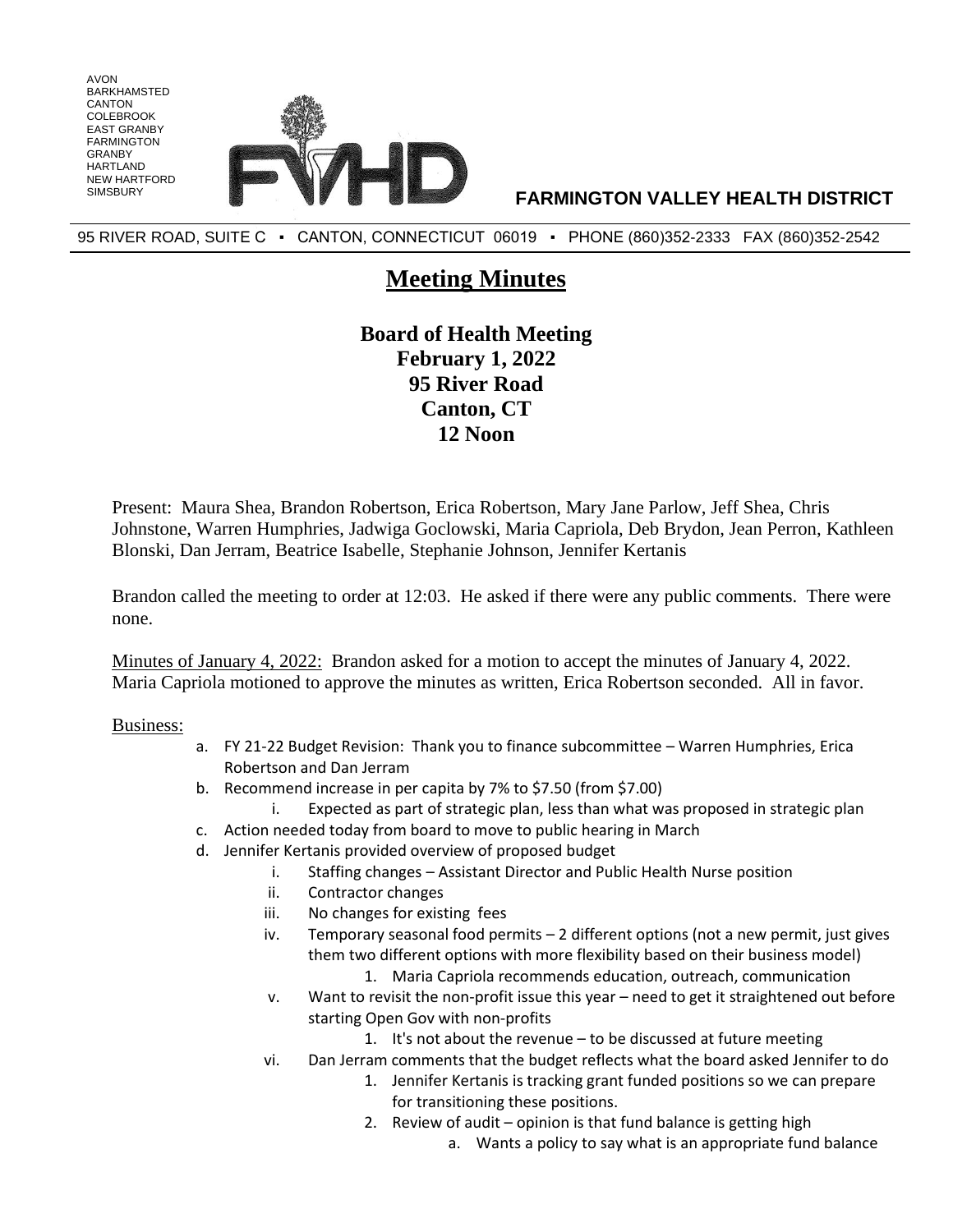- b. Erica Robertson would be leery of saying we have too high of a fund balance if we own a building
	- i. Reiterates that a district is not a town, and our fund balances are not comparable
- vii. Brandon Robertson suggests tasking the Finance Committee with looking into guidelines regarding fund balance
	- 1. Thanked Jennifer Kertanis and team and finance committee– feels confident. Cognizance of cliffs that are built into this budget. When funds expire, need for service may expire.
	- 2. Motion to move to public hearing
	- 3. Warren Humphries moves, Jadwiga Goclowski seconds. All in favor

## 2. ARPA Funding

- a. Brandon sent letter to towns asking them to set aside \$ for public health district
- b. Packet put together with suggested projects
- c. Sub-committee includes Jadwiga, Erica, Maria and Dan
- d. Jennifer Kertanis provided overview of potential funding proposals
	- i. Broke out into 1-time fixed, multi-year potential, exploratory longer-term investment of building purchase
	- ii. 1-time fixed cost
		- 1. Vehicle for transport of supplies and materials, tow trailer, community outreach
		- 2. IT upgrades for conference rooms and for remote access
		- 3. Communication consultant for work on role and value of a LHD, marketing campaign
	- iii. Multi-year
		- 1. Open Gov coverage for a few years
		- 2. Community Health Outreach Coordinator
			- a. Support of mental health, addiction, substance abuse
			- b. Health district perfectly suited to be the convener of all the SMEs and stakeholders – ID what resources are available and what's missing. Far more that a community can do
	- iv. Building Purchase
	- v. Dan Jerram comment vehicle easy lift, more aggressive as go through spread sheet
		- 1. Building purchase may be a cost savings
		- 2. Mental health support has been asked for by town of NH
	- vi. Maria Capriola put \$250k placeholder for Simsbury in support of public health town is very supportive
		- 1. Can expend funds through 2026 if funds are covered thru 2024
	- vii. Erica Robertson recommends refine and reprioritize
		- 1. Vehicle and building
		- 2. Thinks Open Gov and Outreach Coord may be more difficult sell
		- 3. Prioritize in case we get resistance
	- viii. Maura Shea
		- 1. Concerned about salary and possibility that will be making more than other high-level staff
		- 2. Jennifer Kertanis explained that this individual wouldn't be making that much but does require high level skill and pay
	- ix. Brandon Robertson
		- 1. We've been very good steward of \$
		- 2. District sees what the outcome is when additional  $\zeta$  are requested e.g., vaccine clinics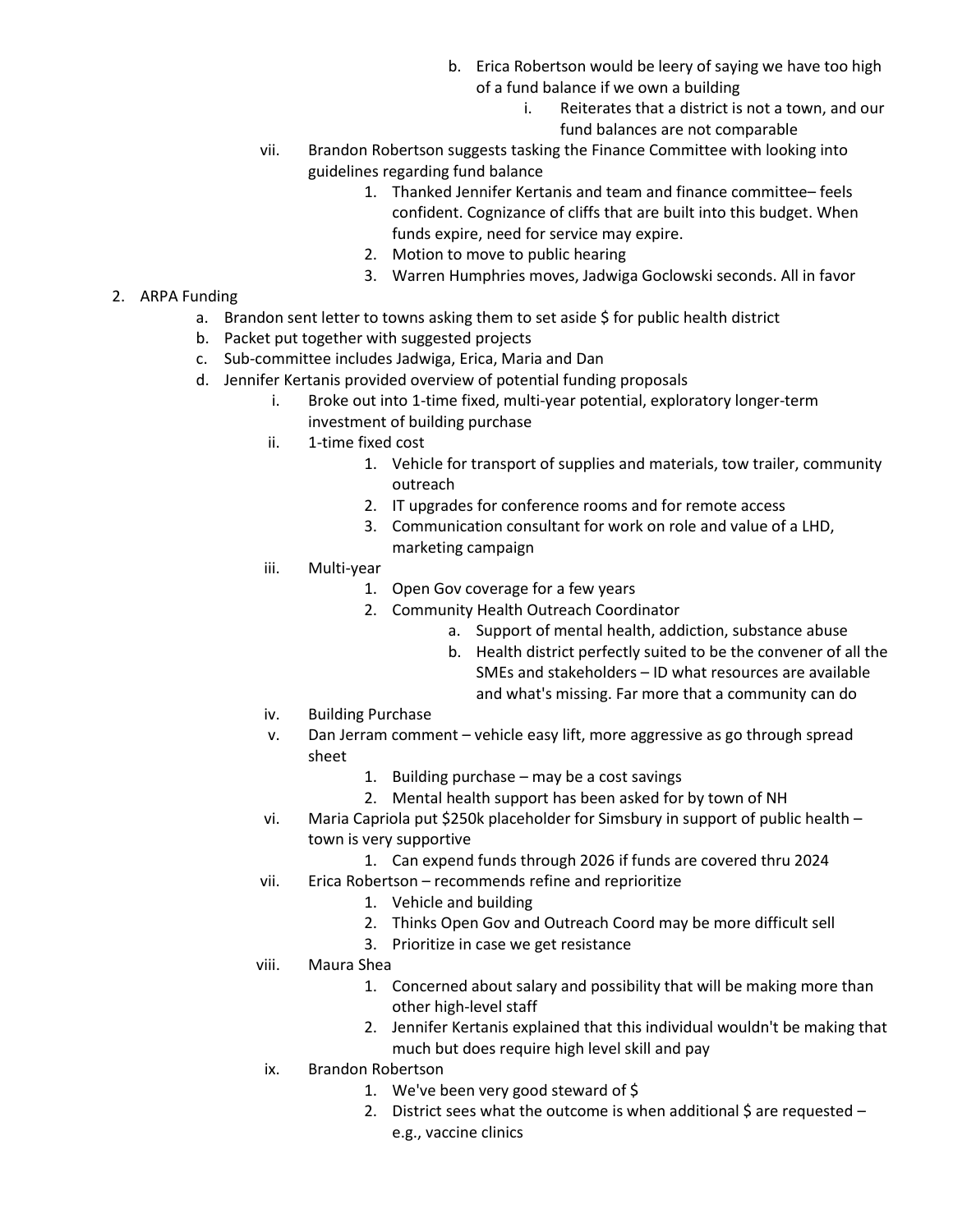- 3. Suggests committee go back one more time to refine and reprioritize proposal during the month of February
	- a. Then in March board can send letter to member towns
	- b. Erica Robertson recommends demonstrate the cost savings that will come along with purchase of the building to help sell that piece
	- c. Dan Jerram is going to become self-evident if owner has decent price and is willing to work with us
- e. Next step is to reconvene committee
- 3. COVID updates
	- a. Numbers improving dramatically over this past week can see updates via weekly report
	- b. Did get a FOI request from a Farmington resident specifically related to a daycare quarantine, had to request System Support to query records. Getting support from Farmington Corporate Council. Not a pleasant experience.
	- c. Canton dedicated annual report to FVHD Jennifer Kertanis participated in ceremony. Much appreciated. Opportunity to make a few remarks. Positive outcome of partnerships established or strengthened.
		- i. Warren shared photo from ceremony. Dedication of annual report is a very personal thing, his dad was first to receive the dedication. Started 13 years ago. Warren wrote the citation to accompany the award and thanks her for everything she does
	- d. Governor emergency powers end on February 15<sup>th</sup>. This covers several mitigation strategies including masking in schools. Governor is submitting legislative package which will include DPH and SDE to advise regarding masking in schools
		- i. Jennifer Kertanis requests letter to legislative encouraging extension of certain Governor executive orders.
			- 1. Keep kids in school, community transmission still high, masks in schools work, protect staff and teachers in school setting to maintain function of schools
			- 2. If this is done piecemeal, town-by-town, would not go well
			- 3. Makes most sense to allow DPH/SDE to make necessary determinations
		- ii. Erica Robertson agrees it will be a nightmare if it's done state-wide
		- iii. Jennifer Kertanis mentions that superintendents are concerned. CAPS put forward a request for mask mandate be extended for 60 days
		- iv. Brandon Robertson– will send letter on behalf of board supporting continuation of certain Governor executive orders.
		- v. Warren Humphries asks how this will be requested
			- 1. Jennifer Kertanis says she will use specific language in current mandate
				- a. Provides that the decision regarding mask wearing in schools be left to DPH and SDE
		- vi. Maria Capriola asks about regional support if legislature doesn't move thru
			- 1. In concept this is welcome but in realty there is not authority
- 4. Other
- a. George has been ill. Still working on transition of Sam to Bookkeeper
- b. Accreditation part of a pilot project through PHAB back on track. Good work happening there
- 5. Brandon
	- a. Thanks Canton and specifically Warren
	- b. Jeff Shea's last meeting retiring end of February
		- i. Jeff Appreciates serving on this board echo's work done by district has been terrific
	- c. Motion to adjourn
		- i. Dan Jerram moved, Warren Humphries second